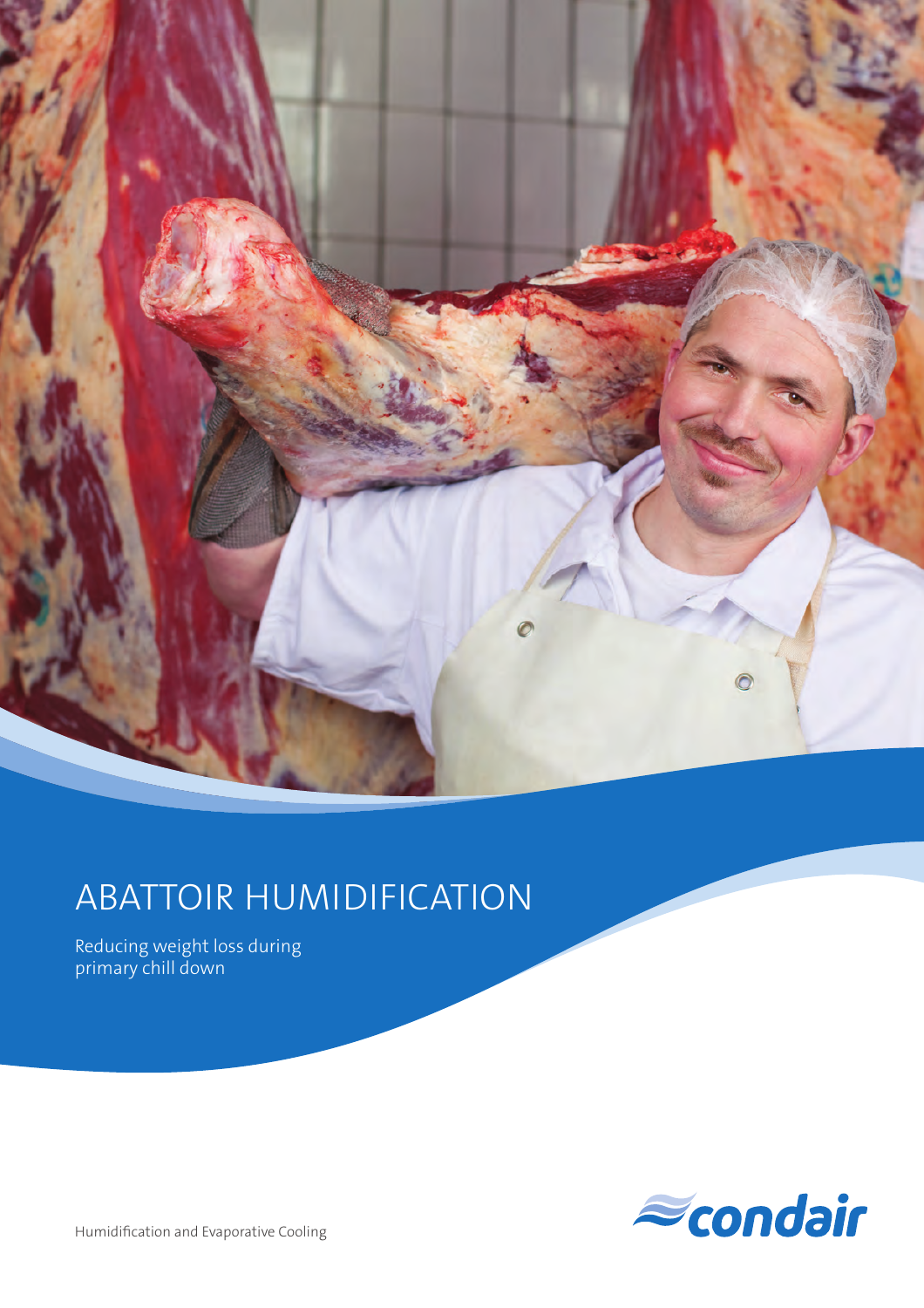# REDUCING CARCASS WEIGHT LOSS

Maintaining 90-95% relative humidity will reduce weight loss during primary chilling



#### **Reduced weight loss**

The amount of weight lost from a carcass during primary cooling is affected by many factors, including the type of animal, the meat's fat content, the type of refrigeration process and the quality of the equipment. Overall weight loss typically varies from 1.9% to 2.8%.

The majority of the weight loss occurs early in the chilling program when the meat is at its hottest and the store temperature is low. By maintaining a high humidity during the initial cooling, moisture loss from the carcass is reduced.

#### **Increase profits**

For a store holding 300 head of cattle, a 2.5% weight loss during chill down would amount to a loss of around 1,875kg.

Assuming an average cost of deadweight cattle is £1.65/kg, this loss totals around £3.1k per day per store.

With the correct humidification, chill down weight loss could be reduced from 2.5% to around 1.2%, reducing this daily loss to £1.5k and offering an average profit increase per 24hr chill cycle of £1.6k.



#### **Additional benefits**

A higher humidity in the chill down area also improves the thermal transfer of heat from the carcasses to the atmosphere. This results in a faster chilling time, which in turn reduces the load on the refrigeration system and can lead to a reduction in energy consumption of up to 10%.

In addition to the reduced energy bills, as the carcasses are reaching a lower temperature faster, microbial growth on the meat is also inhibited.



#### **Primary chill losses**

Based on 300 beef carcasses per day, 5 days per week, £1.65/kg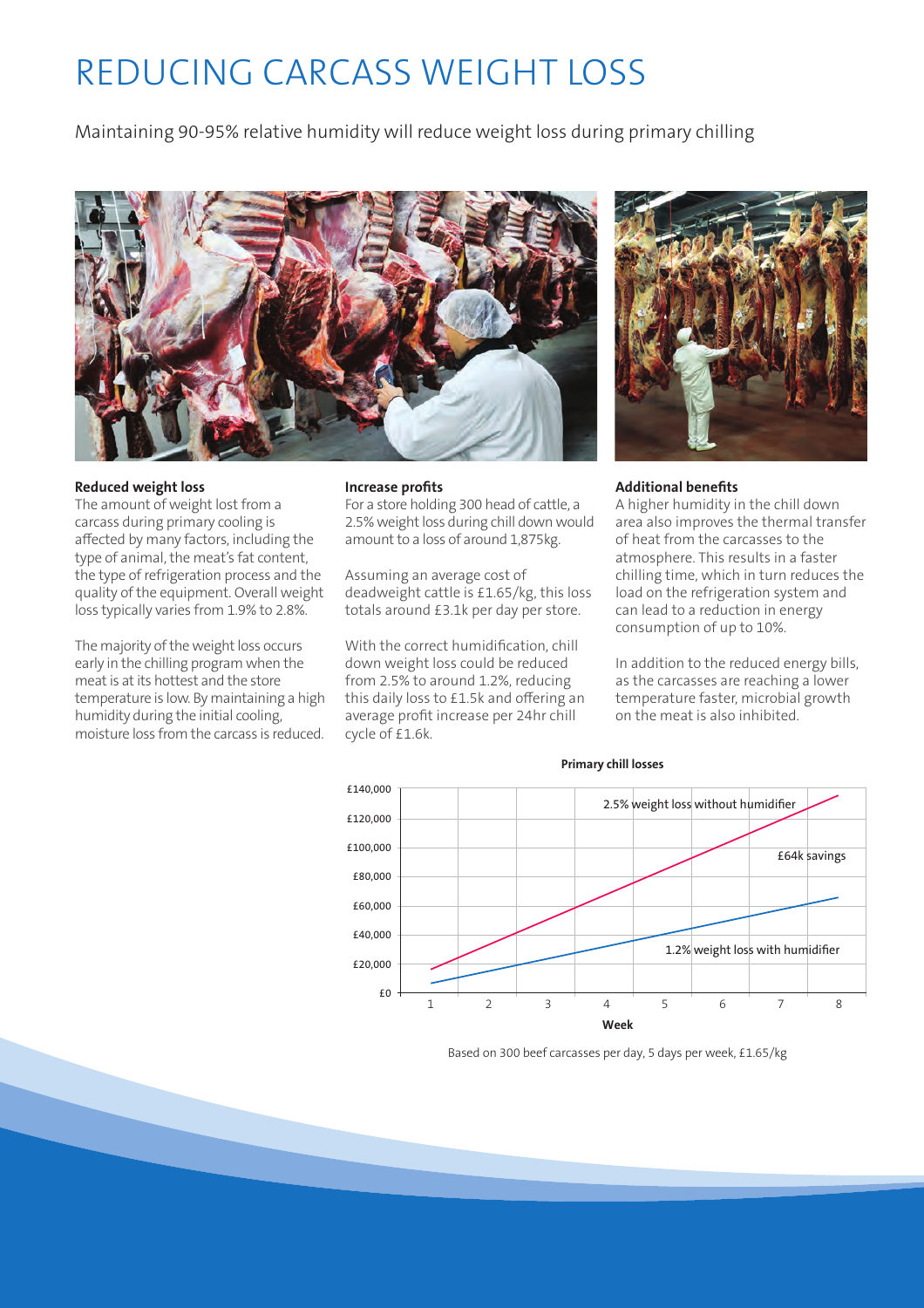### JETSPRAY ABATTOIR HUMIDIFIER

Hygienic chill store humidification without wetting



The JetSpray humidifier has been developed with hygiene as a principal design factor, making it ideal for use in food processing facilities. A reverse osmosis water filter removes all minerals from the supply water before it is treated with ultraviolet sterilization to kill any remaining micro-organisms. In addition, the

system will regularly run purge and flush cycles to ensure water cannot remain in the humidifier to stagnate.

The humidifier consists of rows of precision engineered nozzles that combine compressed air and water to produce a spray that has a droplet size of just 7.5microns. The nozzle line is



mounted directly in front of the evaporator coils of the refrigeration system and introduces moisture to the air stream as is enters the chill store.

The extremely fine spray ensures the moisture is absorbed by the atmosphere and prevents wetting inside the room. The flow of compressed air also avoids the possibility of drips. Tiny needles inside the nozzles act as a self-cleaning mechanism and prevent blockages making the system extremely robust, requiring very little maintenance.